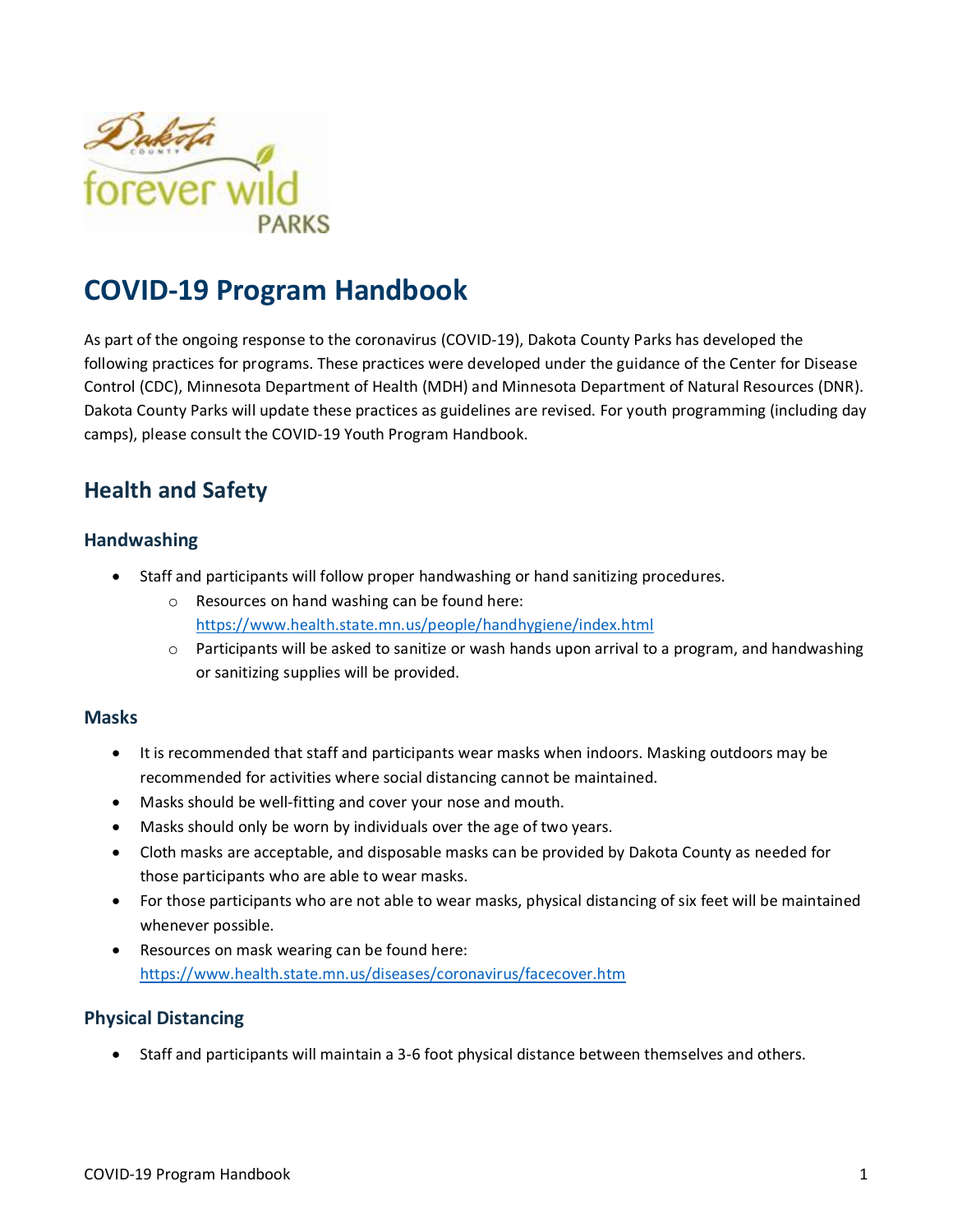• Spaces will be marked with visual cues to provide understanding of distancing needs. Most programming will have smaller numbers, limited by guidelines for physical distancing and facility capacity.

#### **Cleaning and Disinfecting**

- All indoor spaces will be equipped with disinfecting spray and wipes.
- Facilities, including restrooms, used by participants will be cleaned daily by maintenance staff following COVID-19 protocols.
- Program staff will wipe down high touch surfaces prior to and after programs.
- The use of shared equipment will be minimized as much as possible. Shared equipment will be disinfected between use.

#### **Health Screening**

- Staff and participants will be asked to self-screen and stay home if they are exhibiting a new cough, fever or shortness of breath. Or if they have been in exposed to someone who has been diagnosed or is suspected to have COVID-19.
- If participants become ill during a program, the participant will be asked to leave the program. If that is not possible, space will be provided to isolate the participant in, until participant is able to leave program.

### **Program Changes**

- Programs may be relocated to different facilities to reduce interaction of program participants and staff with the general public.
- Curriculum and activities have been adapted to allow for physical distancing and to occur outside whenever possible.
- As much as possible, equipment will be assigned to a participant and used solely by that participant. When shared equipment is the only available option, equipment will be disinfected between use.
- Participants will be required to sign a program waiver.
- Programs will be held outside as much as possible.

### **Contact Information**

• If a participant or staff person is diagnosed with COVID-19 and believes they attended a program while contagious, please contact Dakota County Parks outdoor education program at 651.554.6536 or [parkseducation@co.dakota.mn.us.](mailto:parkseducation@co.dakota.mn.us)